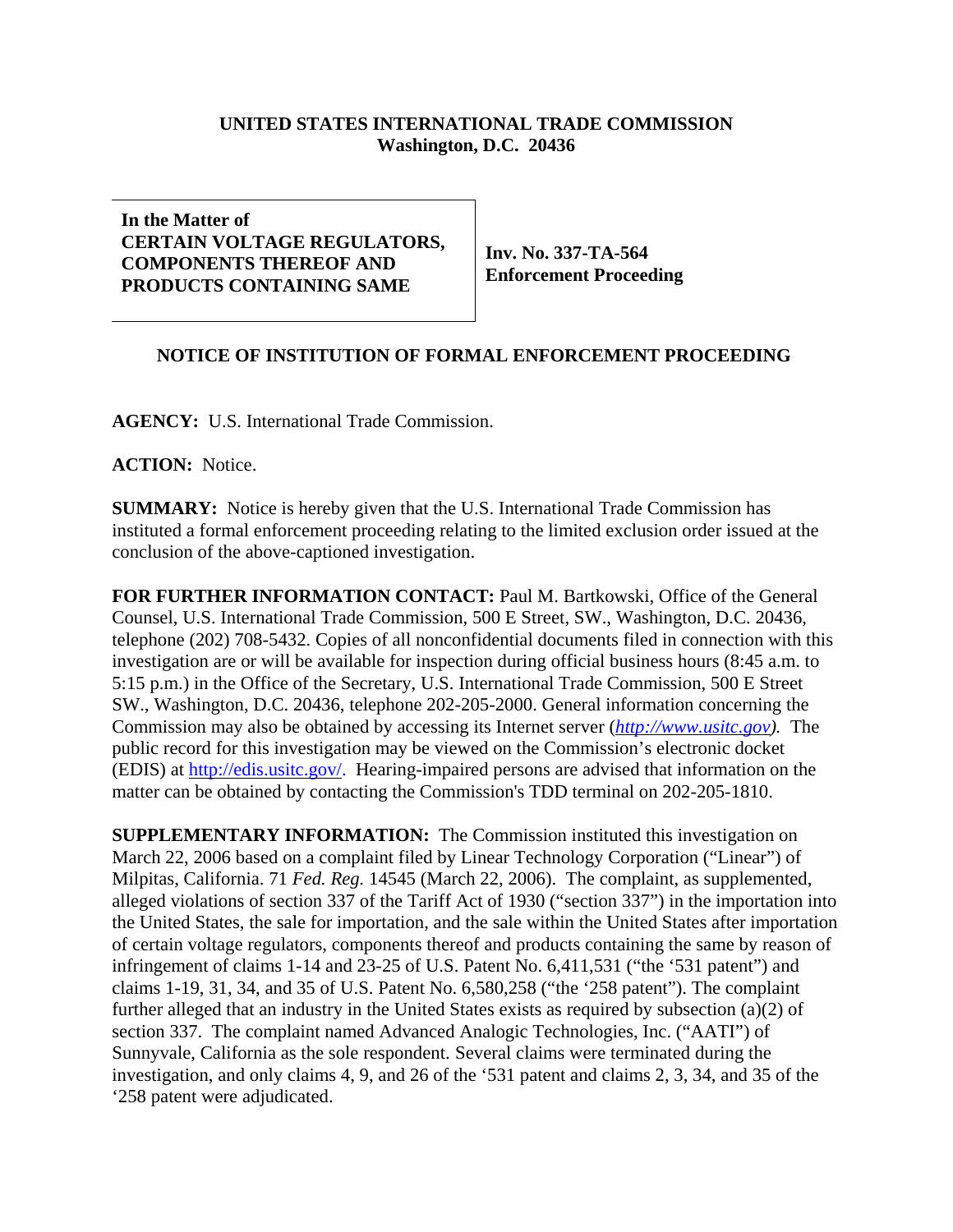On May 22, 2007, the presiding administrative law judge ("ALJ") issued a final initial determination ("ID"), finding no violation of section 337. Specifically, the ALJ found that none of AATI's accused products directly infringed the asserted claims of the '258 patent, but that one accused product directly infringed claims 4 and 26 of the '531 patent. The ALJ found no indirect infringement of the asserted claims of either patent. As to validity, the ALJ determined that claim 35 of the '258 patent and claims 4, 9, and 26 of the '531 patent were invalid due to anticipation, rejecting other arguments of invalidity, unenforceability, and estoppel. The ALJ also determined that a domestic industry existed with regard to the '258 patent, but not with regard to the '531 patent, because of a failure to meet the technical prong of the domestic industry requirement.

On July 24, 2007, the Commission determined to review certain issues regarding the '258 patent, but determined not to review the ALJ's ID regarding the '531 patent (except for one issue on which it took no position), resulting in a final determination of no violation with respect to the '531 patent. On September 24, 2007, after review, the Commission issued its final determination in the investigation with respect to the '258 patent, reversing the ALJ on certain issues and finding a violation of section 337. Specifically, the Commission found claims 2, 3, and 34 of the '258 patent valid and infringed by one representative product of AATI. The Commission issued a limited exclusion order directed to AATI with regard to voltage regulators covered by claims 2, 3, and 34 of the '258 patent. The Commission also determined that the public interest factors enumerated in 19 U.S.C. § 1337(d) did not preclude issuance of the limited exclusion order, and that the bond during the Presidential review period would be 100 percent of the entered value of each voltage regulator that is subject to the order.

Linear filed a complaint on February 20, 2008, an amended complaint on June 18, 2008, and a second amended complaint on August 29, 2008, requesting that the Commission institute a formal enforcement proceeding against AATI under Commission rule 210.75 for violation of the limited exclusion order.

Having examined the amended enforcement complaint, and having found it complies with the requirements for institution of a formal enforcement proceeding contained in Commission rule 210.75, the Commission has determined to institute a formal enforcement proceeding to determine whether AATI is in violation of the Commission's limited exclusion order issued in the investigation, and what, if any, enforcement measures are appropriate.

The following entities are named as parties to the formal enforcement proceeding: (1) complainant Linear, (2) respondent AATI, and (3) a Commission investigative attorney to be designated by the Director, Office of Unfair Import Investigations.